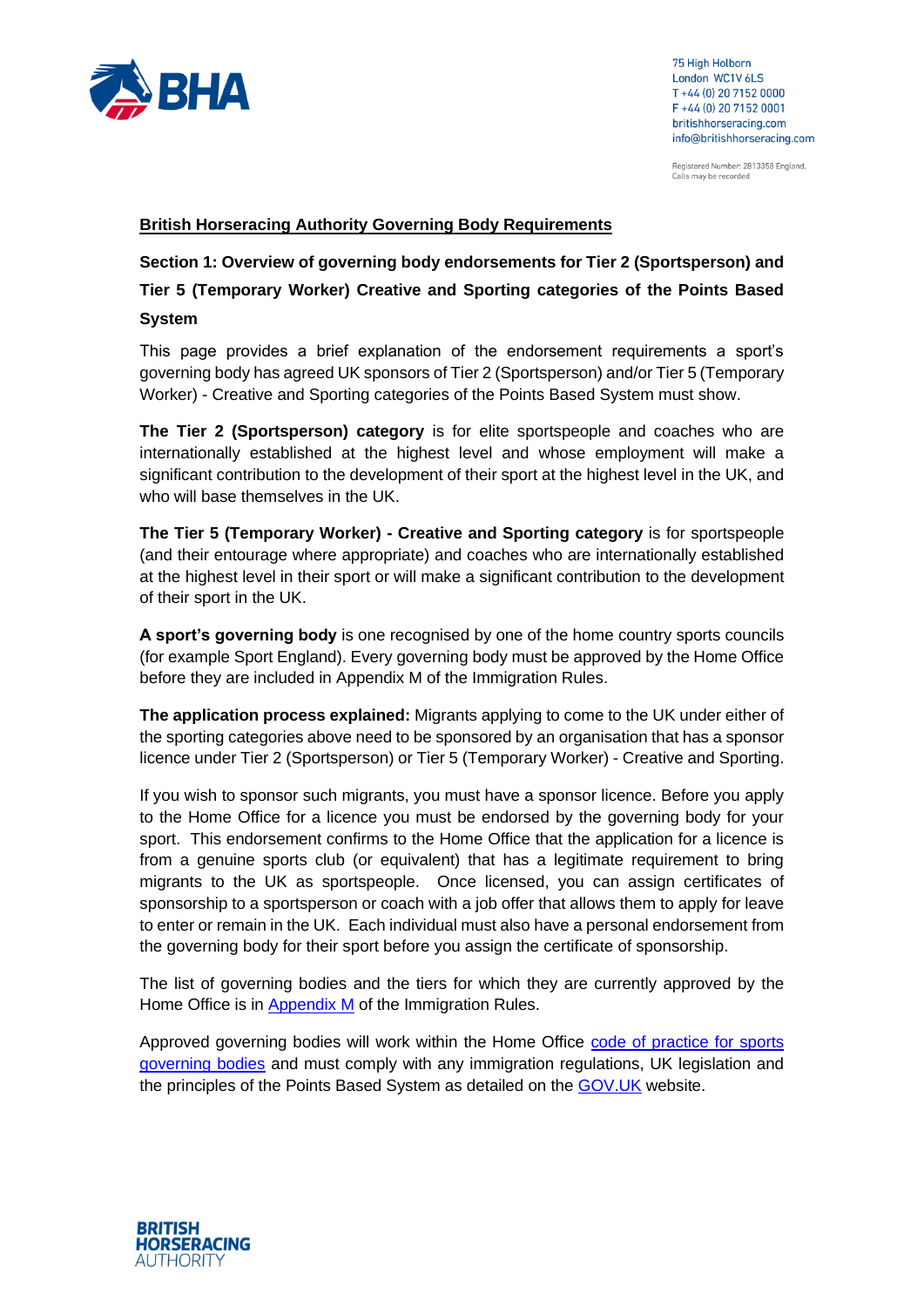# **Length of endorsement**

Governing body endorsements should be issued for a period appropriate to the period of approval for sponsorship or the tier under which the migrant's application is being made, that is:

| Type           | Tier                                                           | <b>Length of endorsement</b>                                                                                                                                                                                   |
|----------------|----------------------------------------------------------------|----------------------------------------------------------------------------------------------------------------------------------------------------------------------------------------------------------------|
| <b>Sponsor</b> | Tier 2 (Sportsperson) and/or Tier 5<br>(Creative and Sporting) | 4 years from date of issue                                                                                                                                                                                     |
| <b>Migrant</b> | Tier 2 (Sportsperson)                                          | For an initial maximum period of 3<br>years, with a further extension of a<br>maximum period of 3 years. If the<br>contract is for fewer than 3 years, it<br>will be issued for the length of the<br>contract. |
|                | Tier 5 (Creative and Sporting)                                 | For the length of the contract or up<br>to a maximum of twelve months,<br>whichever is the shorter period.                                                                                                     |

# **Change of employment**

If a migrant is intending to change employer, their new employer must request a new governing body endorsement. The endorsement can be issued for the length of the contract or to the maximum period permitted within the category, whichever is the shorter. The new employer must assign a new certificate of sponsorship to the migrant to allow them to apply to the Home Office for new leave to remain. Leave to remain must be granted before the migrant can start work with the new employer.

## **Salary**

The salary should be agreed as part of the contract between the migrant and the sponsor. This and the other conditions of employment should be at least equal to those normally given to a resident worker for the type of work undertaken.

## **Supplementary Employment**

Tier 2 & Tier 5 migrants are eligible to undertake Supplementary Employment under the Home Office Supplementary Employment Regulations (please refer to the [Tier 2 & 5](https://www.gov.uk/government/publications/sponsor-a-tier-2-or-5-worker-guidance-for-employers)  [Guidance for Sponsors](https://www.gov.uk/government/publications/sponsor-a-tier-2-or-5-worker-guidance-for-employers) – Supplementary Employment).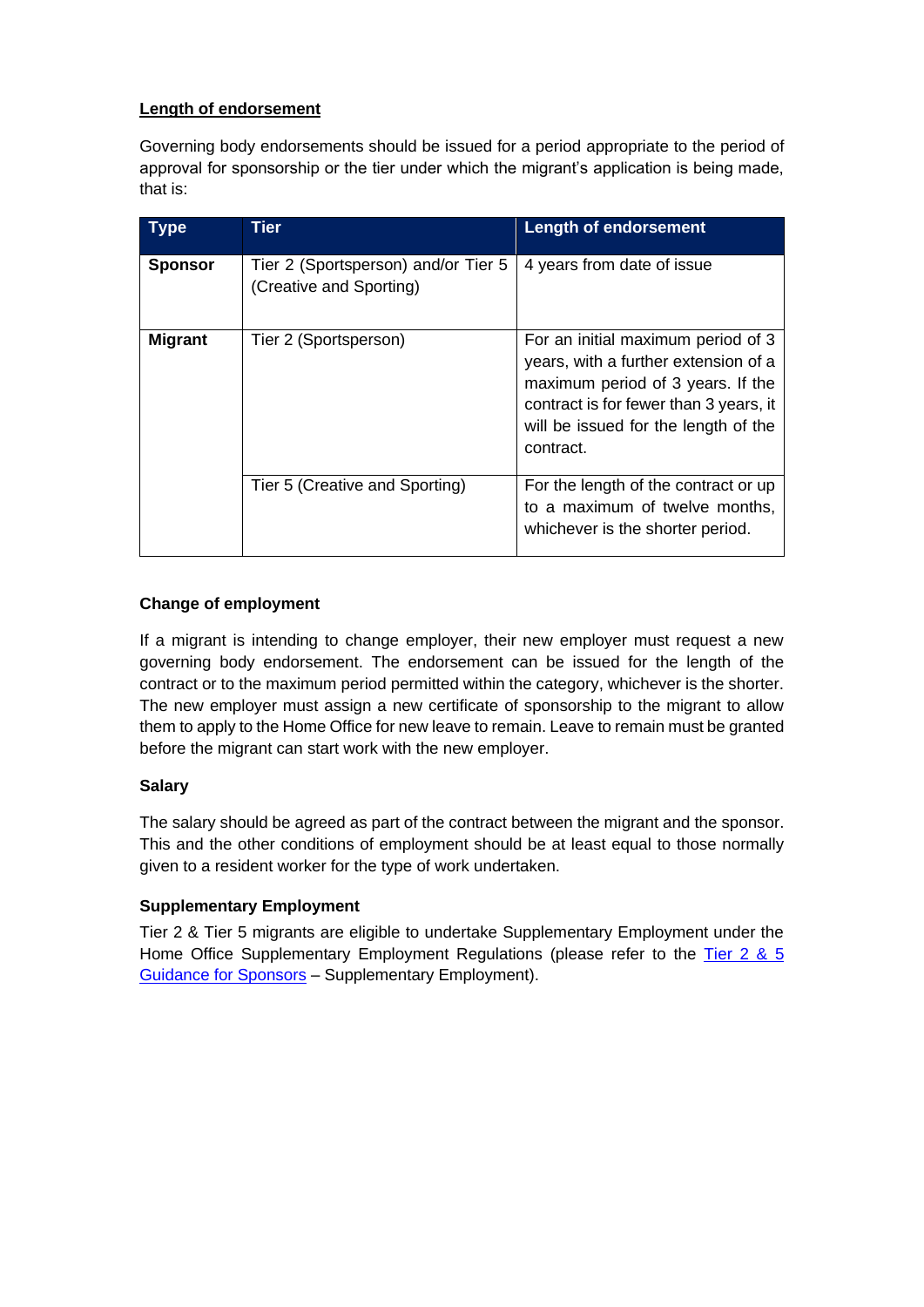## **Section 2: Requirements**

This page explains the British Horseracing Authority (BHA) requirements for the Tier 2 (Sportsperson) and Tier 5 (Temporary Worker) Creative and Sporting categories. The requirements are effective from 1 October 2019.

These requirements are applicable to Great Britain. Enquiries for Northern Ireland should be directed to the [Irish Horseracing Regulatory Board.](http://www.ihrb.ie/)

## **Consultation**

The following requirements have been agreed by the Home Office following consultation between the BHA and the following industry bodies and parties:

- [National Trainers Federation](https://www.racehorsetrainers.org/homepage/index.asp)
- [National Association of Racing](https://www.naors.co.uk/) Staff
- [Professional Jockeys Association](https://www.thepja.co.uk/)
- **[Irish Horseracing Regulatory Board](http://www.ihrb.ie/)**

#### **Review**

The requirements will be reviewed annually. The next review will be in October 2020.

#### **Length of season**

Horseracing takes place all year round in Great Britain however, there are two types which are predominantly take place within the following season dates:

- Flat Racing Runs from the end of March until beginning of November with Winter Flat season taking place in the intervening months
- Jump Racing Runs from April to April

#### **Requirements**

The table below shows the endorsement requirements for sponsors and migrants.

| <b>Category</b>                                                                                            | <b>Requirement</b>                                                                                                                                                                                                                   |                                                                                                                                                                                                                                                                                                         |
|------------------------------------------------------------------------------------------------------------|--------------------------------------------------------------------------------------------------------------------------------------------------------------------------------------------------------------------------------------|---------------------------------------------------------------------------------------------------------------------------------------------------------------------------------------------------------------------------------------------------------------------------------------------------------|
| <b>Sponsor</b>                                                                                             |                                                                                                                                                                                                                                      |                                                                                                                                                                                                                                                                                                         |
| Tier 2 (Sportsperson)<br>and or Tier 5 (Temporary<br>Worker) Creative and<br>Sporting                      | Governing body endorsements will only be considered from individuals<br>who hold a current BHA:<br>Licence or Permit to Train;<br>$\bullet$<br>BHA Ownership Registration and wishes to employ/retain the<br>migrant Trainer/Jockey. |                                                                                                                                                                                                                                                                                                         |
|                                                                                                            |                                                                                                                                                                                                                                      |                                                                                                                                                                                                                                                                                                         |
| <b>Migrant</b><br>2 (Sportsperson)<br>Tier<br>and or Tier 5 (Temporary<br>Worker) Creative and<br>Sporting | Jockey<br>(Professional)                                                                                                                                                                                                             | <b>Initial Application</b><br>The jockey should have been issued with a licence,<br>equivalent to a professional jockey's licence in Great<br>Britain, from a Recognised Racing Authority*. Full<br>details of any such licence and its period of validity<br>should be submitted with the application. |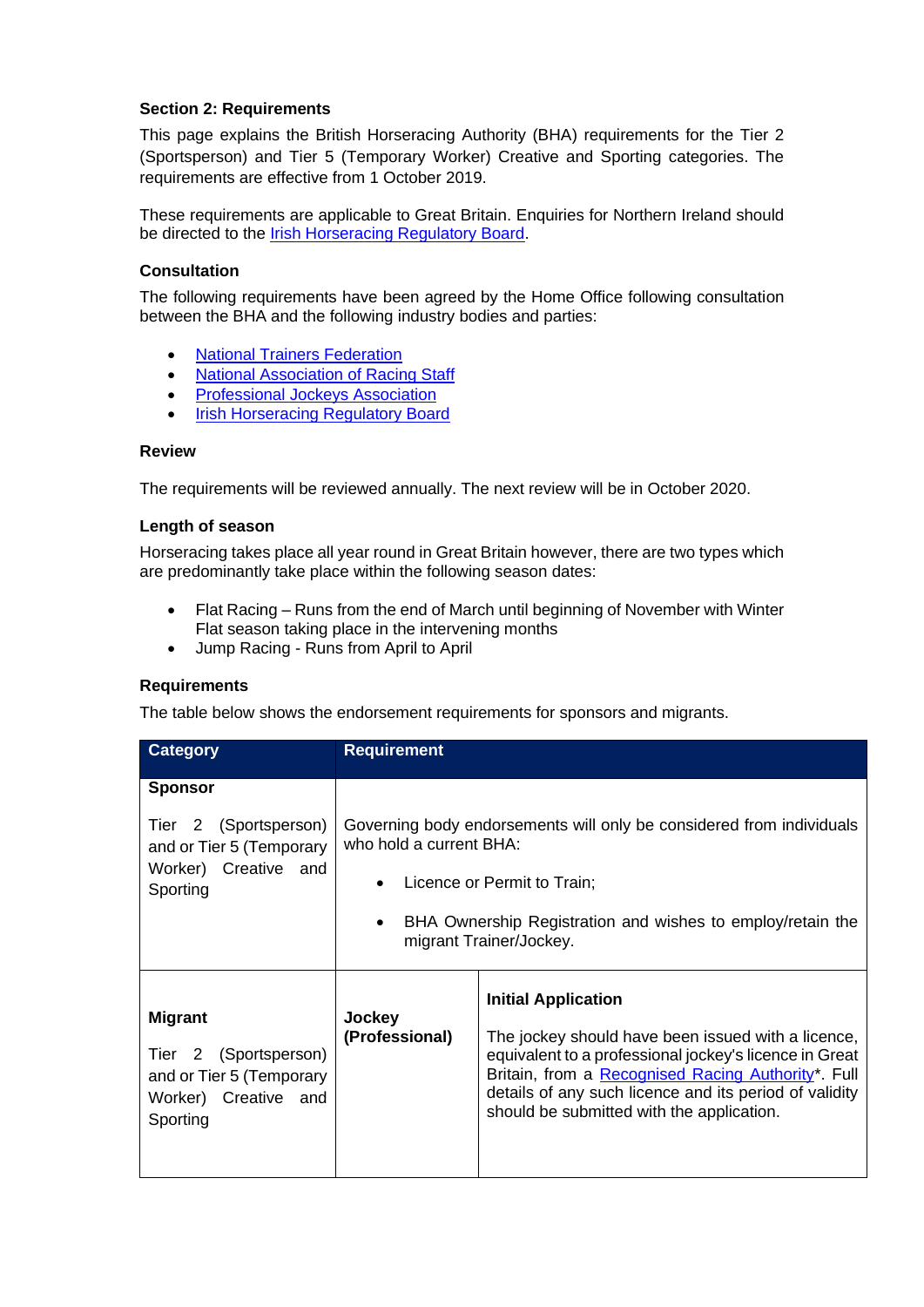|                                          |                  | The jockey should also have ridden one or more<br>'pattern-class' winners (i.e. winners at group or<br>grade 1, 2 or 3 level and listed races).                                                                                                                                                                                                                                                                                                                                                |
|------------------------------------------|------------------|------------------------------------------------------------------------------------------------------------------------------------------------------------------------------------------------------------------------------------------------------------------------------------------------------------------------------------------------------------------------------------------------------------------------------------------------------------------------------------------------|
|                                          |                  | An endorsement will be issued on condition that the<br>jockey is issued a licence by the BHA.                                                                                                                                                                                                                                                                                                                                                                                                  |
|                                          |                  | Injuries and suspensions                                                                                                                                                                                                                                                                                                                                                                                                                                                                       |
|                                          |                  | In order to obtain the governing body endorsement,<br>a clearance from the individual's most recent<br>Recognised Racing Authority* will be required which<br>confirms that the individual is not subject to a<br>provisional/current suspension or subject to any<br>unexpired period of ineligibility or Disqualification in<br>any jurisdiction. as a result of being charged with or<br>found guilty of a corruption offence and/or a doping<br>offence and/or another misconduct offence. |
|                                          |                  | <b>Initial Application</b>                                                                                                                                                                                                                                                                                                                                                                                                                                                                     |
|                                          |                  | The trainer should hold a licence to train with a<br>Recognised Racing Authority. This should be<br>submitted with the application.                                                                                                                                                                                                                                                                                                                                                            |
|                                          |                  | The Trainer should also have trained one or more<br>'pattern-class' winners (i.e. winners at group or<br>grade 1, 2 or 3 level and listed races) and the<br>winners of more than 100 races under the Rules of<br>a Recognised Racing Authority.                                                                                                                                                                                                                                                |
|                                          |                  | If an overseas Trainer is having runners in Great<br>Britain for more than 90 consecutive days, they will<br>be likely to require a BHA Licence to train.                                                                                                                                                                                                                                                                                                                                      |
|                                          |                  | <b>Suspensions</b>                                                                                                                                                                                                                                                                                                                                                                                                                                                                             |
|                                          | <b>Trainer</b>   | In order to obtain the governing body endorsement,<br>a clearance from the individual's most recent<br>Recognised Racing Authority* will be required which<br>confirms that the individual is not be subject to a<br>provisional/current suspension or any unexpired<br>period of ineligibility or Disqualification in any<br>jurisdiction as a result of being charged with or found<br>guilty of a corruption offence and/or a doping offence<br>and/or another misconduct offence.          |
| $5\overline{)}$<br>(Temporary<br>Tier    | <b>Entourage</b> | <b>Initial Application</b>                                                                                                                                                                                                                                                                                                                                                                                                                                                                     |
| Creative and<br>Worker)<br>Sporting Only |                  | Entourage encompasses the support staff that are<br>required to support the continuity of care and/or<br>performance of a sports person/sports animal(s)<br>and work as part of a seasonal operational team.<br>Individuals will be undertaking a permissible role                                                                                                                                                                                                                             |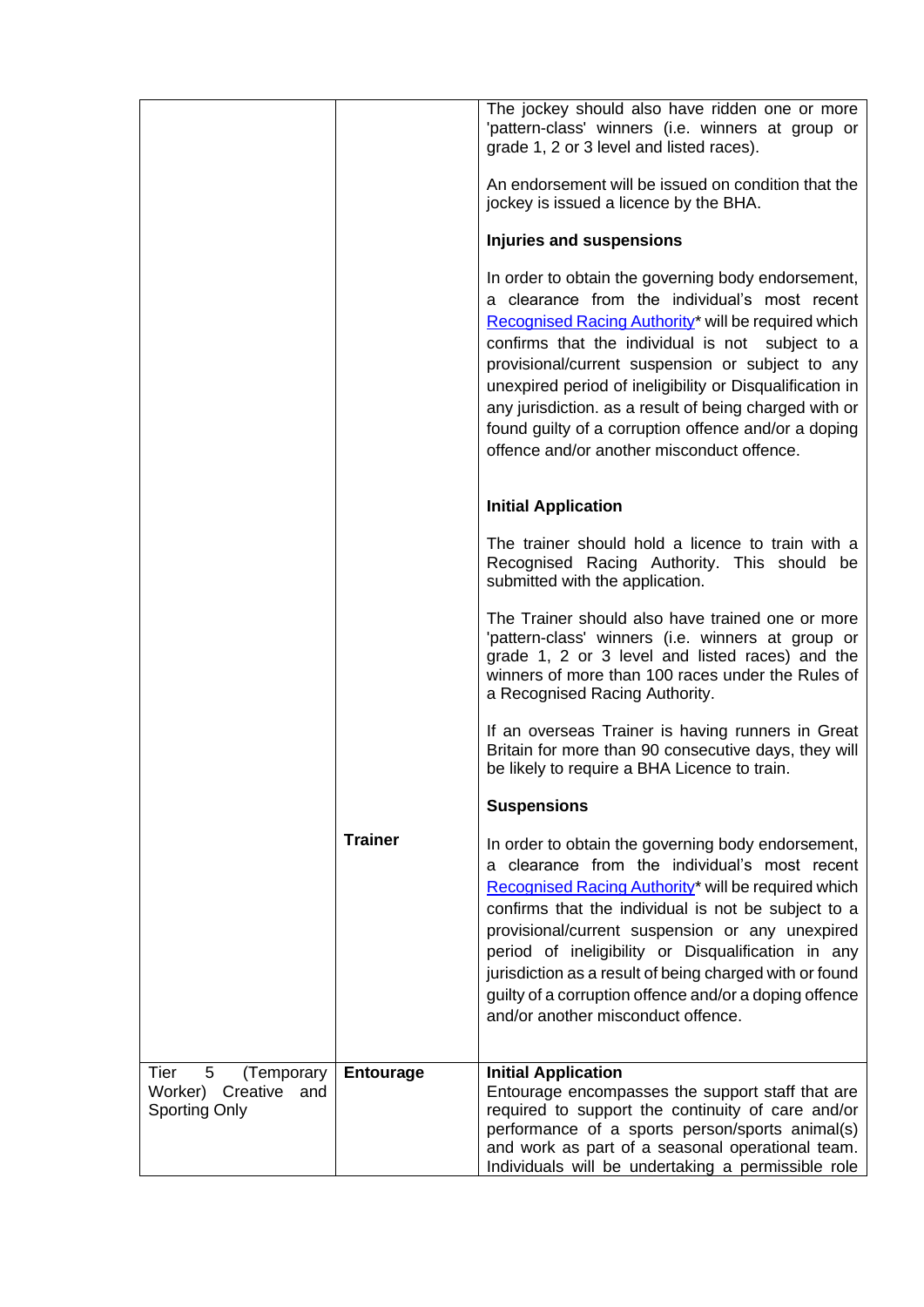|                                                                                                    | BHA's<br>that is recognised<br>under<br>the<br><b>Stable</b><br><b>Employees Register</b>                           |  |
|----------------------------------------------------------------------------------------------------|---------------------------------------------------------------------------------------------------------------------|--|
|                                                                                                    | The only permissible roles are:                                                                                     |  |
|                                                                                                    | <b>Assistant Trainer</b>                                                                                            |  |
|                                                                                                    | <b>Head Lad/Lass</b>                                                                                                |  |
|                                                                                                    | Stable Lad/Lass                                                                                                     |  |
|                                                                                                    | Apprentice/Conditional Jockey<br><b>Work Rider</b>                                                                  |  |
|                                                                                                    | Individuals will have trained and/or worked as part                                                                 |  |
|                                                                                                    | of the operational team and demonstrate 6 months                                                                    |  |
|                                                                                                    | experience in a similar job. The latter should be<br>demonstrated by submitting<br>references<br>from               |  |
|                                                                                                    | previous employers with the application.                                                                            |  |
|                                                                                                    | Staff normally required as part of the support team                                                                 |  |
|                                                                                                    | when the sports team/training operation is located in                                                               |  |
|                                                                                                    | Great Britain for competition, pre-training, training or<br>recovery. This is to be confirmed in writing as part of |  |
|                                                                                                    | the application.                                                                                                    |  |
|                                                                                                    | <b>Suspensions</b>                                                                                                  |  |
|                                                                                                    |                                                                                                                     |  |
|                                                                                                    | In order to obtain the governing body endorsement,                                                                  |  |
|                                                                                                    | individual<br>subject<br>the<br>must<br>not be<br>to<br>a<br>provisional/current suspension or any unexpired        |  |
|                                                                                                    | period of ineligibility or Disqualification in any                                                                  |  |
|                                                                                                    | jurisdiction as a result of being charged with or found                                                             |  |
|                                                                                                    | guilty of a corruption offence and/or a doping offence<br>and/or another misconduct offence.                        |  |
|                                                                                                    |                                                                                                                     |  |
|                                                                                                    |                                                                                                                     |  |
| Extensions: The Jockey, Trainer or Entourage member must continue to meet the criteria for initial |                                                                                                                     |  |

endorsement.

**Change of Employment:** If Trainers, Professional Jockeys and Entourage staff are intending to change employer, their new employer must request a new endorsement to reapply to the Home Office. New leave to remain must be granted before the individual can change employers.

**\***Recognised Racing Authorities are defined under [Code 24](http://rules.britishhorseracing.com/#!/book/34/chapter/s3596-definitions/content) of the Rules of Racing.

## **Further information**

This information is available on the BHA website at: [www.britishhorseracing.com](http://www.britishhorseracing.com/)

In addition a link to the published information will also be provided on the National Trainers Federation website at [www.racehorsetrainers.org](http://www.racehorsetrainers.org/) and the Authority's Racing Administration website at www.racingadmin.co.uk.)

For any queries relating to the requirements or the endorsement process please contact:

## **The Licensing Team - Sponsor and Migrant Worker Endorsements (England, Scotland, Wales)**

Telephone: 020 7152 0167 Email: [licensing@britishhorseracing.com](mailto:licensing@britishhorseracing.com)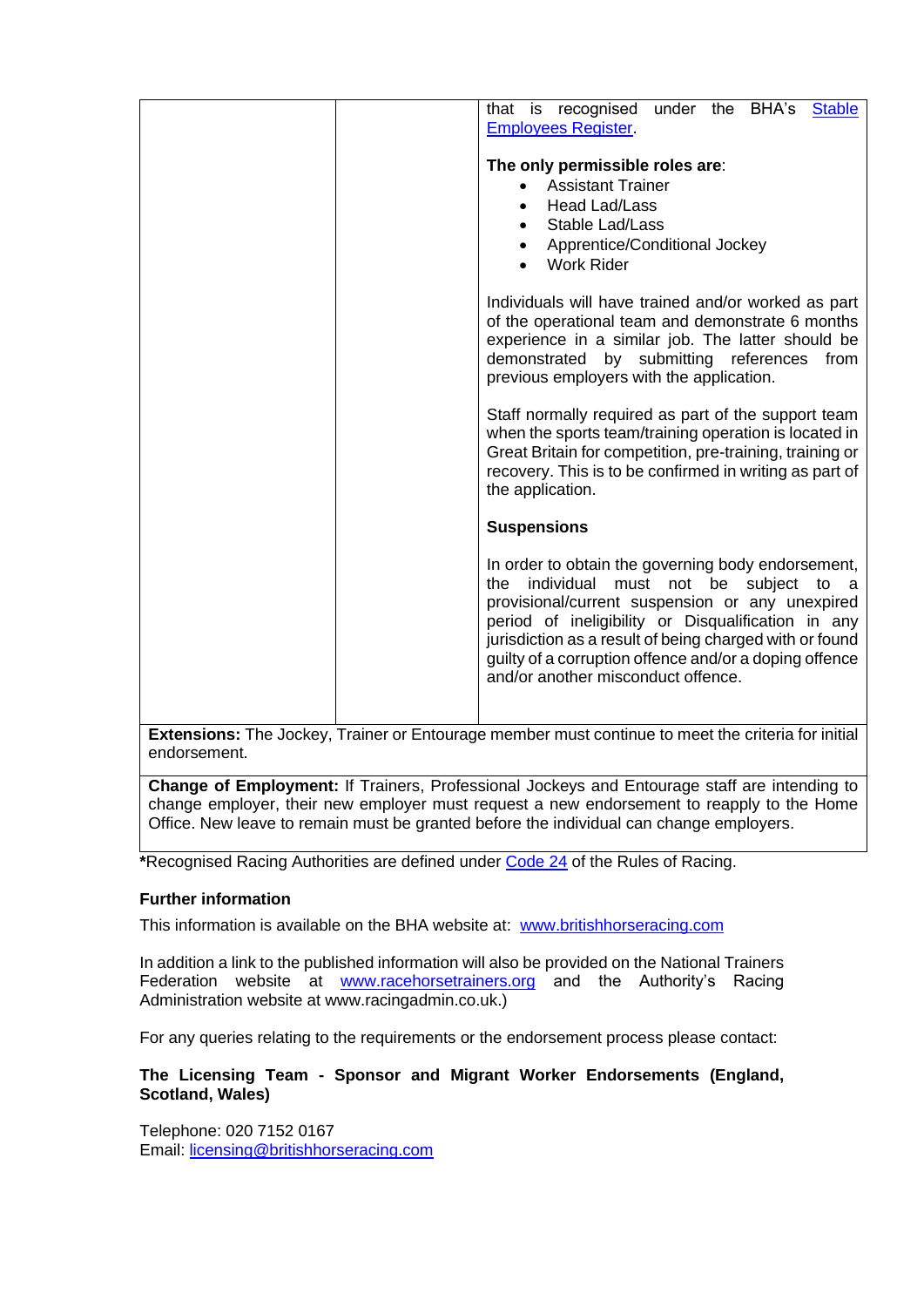## **Annette Baker - Appeals and Disputes (England, Scotland, Wales)**

Telephone: 020 7152 0143 Email: [abaker@britishhorseracing.com](mailto:abaker@britishhorseracing.com)

As part of the wider communication plan to raise employer awareness of the change in procedures the BHA will:

- publicise the information in member newsletters;
- handle queries from their members escalating as needed;
- write to employers highlighting the changes and the various requirements of Tier 2 and Tier 5.

Information on visas and immigration is available on the [www.gov.uk/browse/visas](http://www.gov.uk/browse/visas-immigration/work-visas)[immigration/work-visas](http://www.gov.uk/browse/visas-immigration/work-visas) website.

### **Dispute handling procedures**

Where an application for an individual covered by the requirements for a governing body endorsement as set out for Tier 2 (Sportsperson) & Tier 5 (Temporary Worker- Creative and Sporting) has been refused on the grounds that the individual fails to meet the published requirements, the sponsor may seek a review of the application. The sponsor will have 21 days to request such a review. In these cases, the BHA will refer the sponsor's evidence to the Licensing Committee as set out below.

Where possible the sponsor's supporting evidence will be sent to the Licensing Committee in advance for their consideration in order to allow an informed decision.

Sponsors should note that, in respect of any application, there will only be one Licensing Committee available and the decision of the Licensing Committee is final. Sponsors should therefore ensure that all evidence it wishes to present in support of its application is presented to the Licensing Committee. If the sponsor has previously made an application that was unsuccessfully appealed to the Licensing Committee a further appeal cannot be requested for the same person during the year unless their status changes and they meet the requirements whereby a new application can be submitted.

#### *a. The Review*

The request for a review may only be made by the sponsor for whom the governing body endorsement has been initially rejected by the BHA.

A review shall be commenced by the appellant lodging with the Judicial Panel Secretary, a written notice of appeal within 21 days of the decision appealed against. The notice of appeal shall:

- i. set out details of the decision appealed against and, if the whole of the decision is not appealed against, identify that part of it which is appealed against;
- ii. set out in full the grounds of appeal and an appellant shall not be entitled to rely in any ground of appeal not set out in the notice of appeal; and
- iii. be accompanied by a deposit of £500. The Licensing Committee shall have discretion as to whether the deposit is returned.